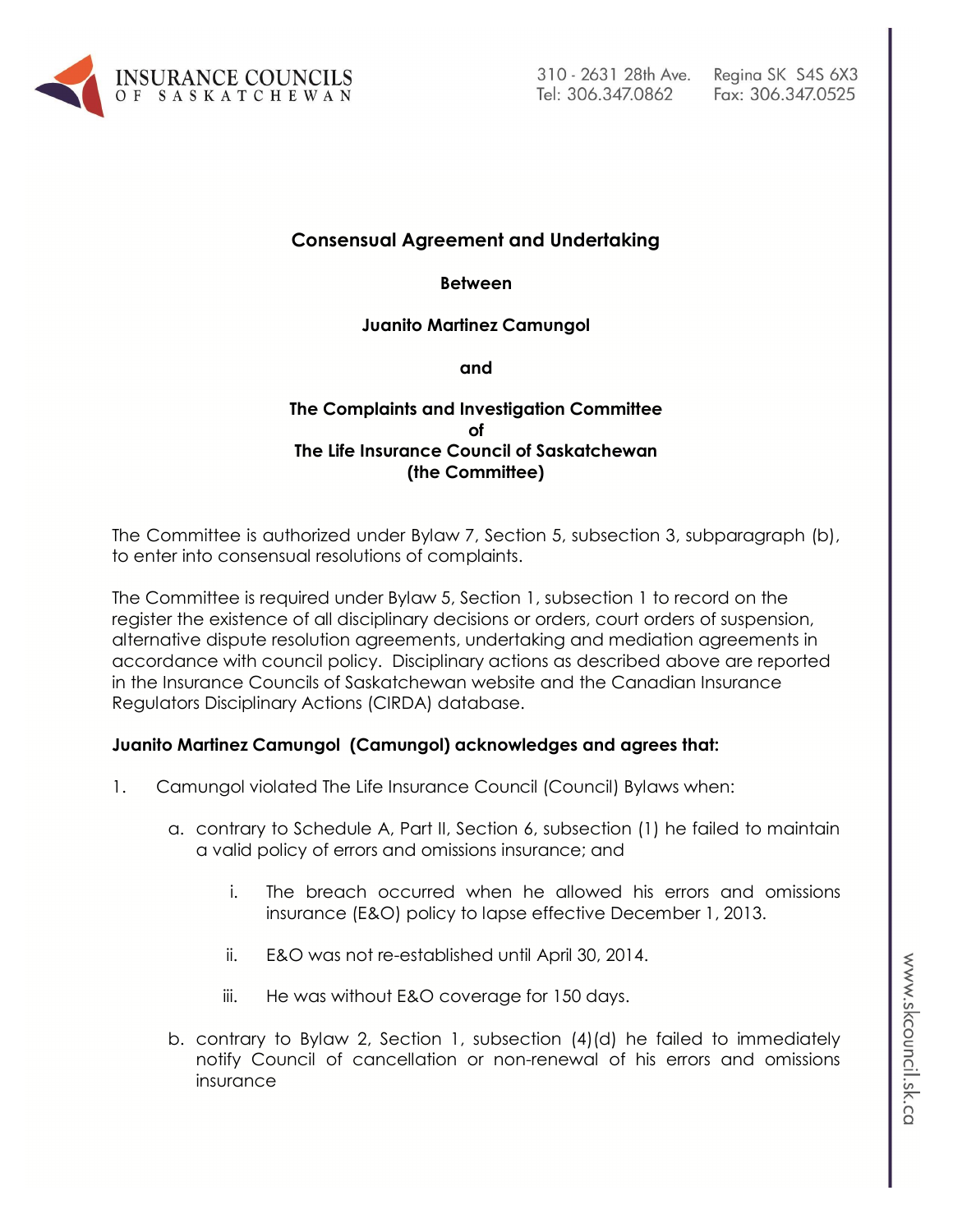- c. contrary to Bylaw 2, Section 1, subsection (4)(c)(ii) he failed to notify Council within 30 days of commencement of any professional, occupational or regulatory body proceedings;
	- i. When he failed to notify Council with 30 days of the 2014 disciplinary action taken against him by the Insurance Council of Manitoba for failing to maintain E&O insurance.
- d. contrary to Bylaw 8, Section 2(d) he made material mis-statements in an application for licence or a report to continue a licence.
	- i. Between May 2006 to May 2014, he failed to disclose on his Annual Reporting forms (ARF) that he was subject to an investigation in 2004 by the Insurance Council of Manitoba.
	- ii. Between May 2006 to May 2014, he made material mis-statements on his ARF when he declared all statements and answers on the ARF were true and correct.
- 2. His rights to appear before a Discipline Committee of Council have been explained to him and he fully understands his rights and/or obligations under Council Bylaw 10;
- 3. He waives his rights to appear before a Discipline Committee and undertakes not to exercise any appeal rights he may have under Council Bylaw 10, Section 3 or *The Saskatchewan Insurance Act,* (the Act) as it relates to matters set out in this Consensual Agreement and Undertaking (Agreement).
- 4. This Agreement does not preclude the Life Council from pursuing any other investigation against him for activities not identified in this Agreement that may be in violation of Council Bylaws or the Act.
- 5. He has been advised by the Committee that it is in his interests to obtain independent legal advice before entering into this Agreement.
	- a. Camungol has obtained such independent legal advice and is satisfied with the same, prior to executing this Agreement, or
	- b. Camungol has willingly chosen not to obtain such advise prior to executing this Agreement
- 6. Camungol hereby affirms that he has read and understood the terms of this Agreement, and is signing it voluntarily and of his own free will.

# **Camungol, having waived his rights, undertakes to:**

1. Pay a fine in the amount of \$1,021.00; and